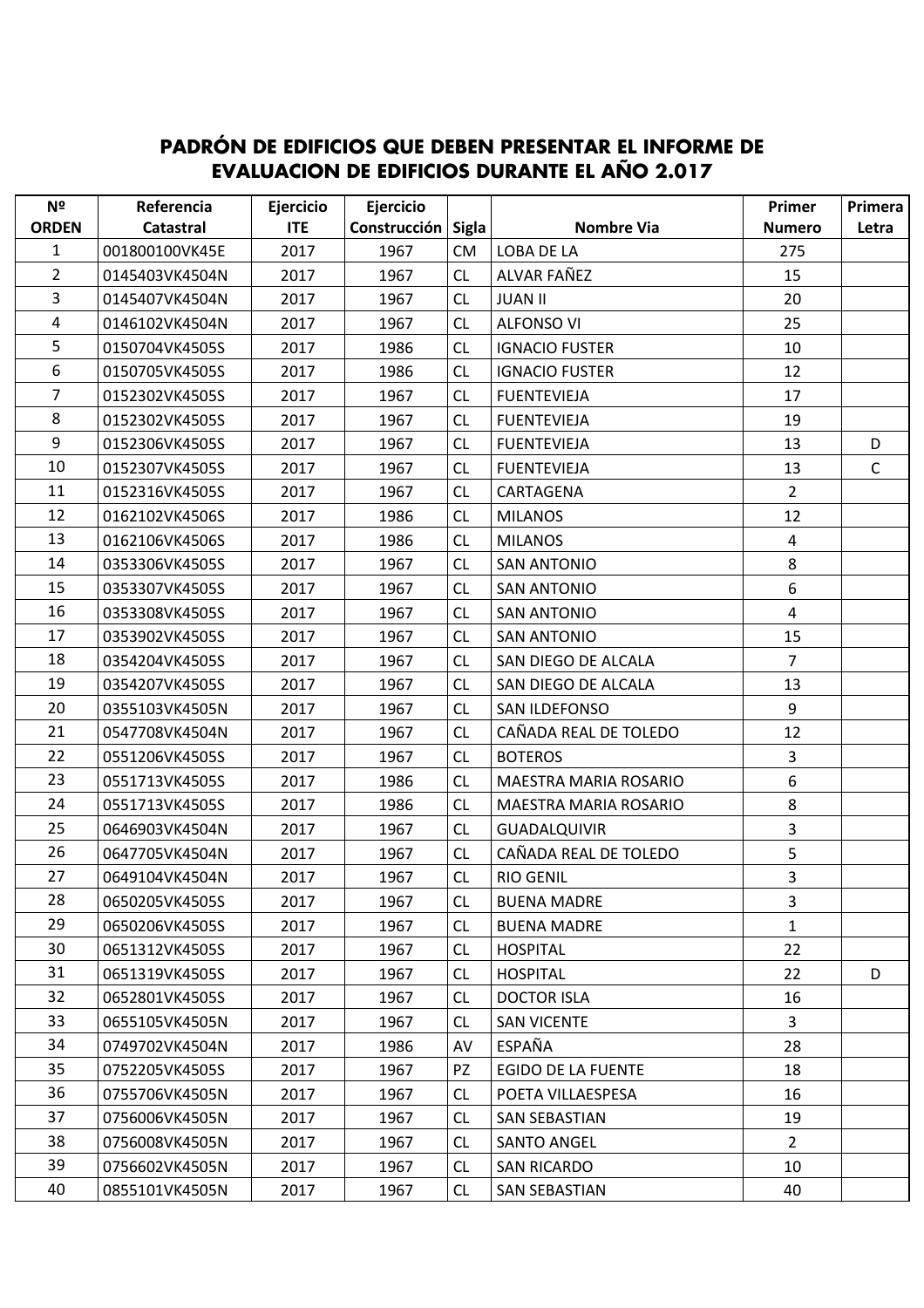| 41 | 0855102VK4505N | 2017 | 1967 | <b>CL</b> | <b>CASTILLA</b>           | 7              |  |
|----|----------------|------|------|-----------|---------------------------|----------------|--|
| 42 | 0855103VK4505N | 2017 | 1967 | <b>CL</b> | <b>CASTILLA</b>           | 5              |  |
| 43 | 0855104VK4505N | 2017 | 1967 | <b>CL</b> | PERALES                   | 31             |  |
| 44 | 0855112VK4505N | 2017 | 1986 | <b>CL</b> | <b>SAN SEBASTIAN</b>      | 34             |  |
| 45 | 0855113VK4505N | 2017 | 1986 | <b>CL</b> | <b>SAN SEBASTIAN</b>      | 36             |  |
| 46 | 0952601VK4515S | 2017 | 1986 | <b>CL</b> | SAN FCO JAVIER            | 6              |  |
| 47 | 1050703VK4515S | 2017 | 1986 | <b>CL</b> | <b>VIRGEN DEL ENCINAR</b> | 11             |  |
| 48 | 1053203VK4515S | 2017 | 1967 | <b>CL</b> | SAN FRANCISCO DE ASIS     | 20             |  |
| 49 | 1054202VK4515S | 2017 | 1986 | <b>CL</b> | <b>EXACTA LA</b>          | 6              |  |
| 50 | 1054202VK4515S | 2017 | 1986 | <b>CL</b> | <b>EXACTA LA</b>          | 8              |  |
| 51 | 1054202VK4515S | 2017 | 1986 | <b>CL</b> | <b>EXACTA LA</b>          | 10             |  |
| 52 | 1054202VK4515S | 2017 | 1986 | <b>CL</b> | <b>EXACTA LA</b>          | 12             |  |
| 53 | 1150701VK4515S | 2017 | 1986 | <b>CL</b> | <b>CORDOBA</b>            | $\overline{a}$ |  |
| 54 | 1157102VK4515N | 2017 | 1986 | <b>CL</b> | CATALUÑA                  | 14             |  |
| 55 | 1157103VK4515N | 2017 | 1986 | <b>CL</b> | CATALUÑA                  | 12             |  |
| 56 | 1357502VK4515N | 2017 | 1986 | <b>CL</b> | DON ENRIQUE TIERNO GALVAN | $2^{\circ}$    |  |
| 57 | 1357503VK4515N | 2017 | 1986 | <b>CL</b> | DON ENRIQUE TIERNO GALVAN | $\overline{4}$ |  |
| 58 | 1357504VK4515N | 2017 | 1986 | <b>CL</b> | DON ENRIQUE TIERNO GALVAN | 6              |  |
| 59 | 1357505VK4515N | 2017 | 1986 | <b>CL</b> | DON ENRIQUE TIERNO GALVAN | 8              |  |
| 60 | 1357506VK4515N | 2017 | 1986 | <b>CL</b> | DON ENRIQUE TIERNO GALVAN | 10             |  |
| 61 | 1357507VK4515N | 2017 | 1986 | <b>CL</b> | DON ENRIQUE TIERNO GALVAN | 12             |  |
| 62 | 1357508VK4515N | 2017 | 1986 | <b>CL</b> | DON ENRIQUE TIERNO GALVAN | 14             |  |
| 63 | 1357509VK4515N | 2017 | 1986 | <b>CL</b> | DON ENRIQUE TIERNO GALVAN | 16             |  |
| 64 | 1357510VK4515N | 2017 | 1986 | <b>CL</b> | DON ENRIQUE TIERNO GALVAN | 18             |  |
| 65 | 1357511VK4515N | 2017 | 1986 | <b>CL</b> | DON ENRIQUE TIERNO GALVAN | 20             |  |
| 66 | 1357512VK4515N | 2017 | 1986 | <b>CL</b> | DON ENRIQUE TIERNO GALVAN | 22             |  |
| 67 | 1357513VK4515N | 2017 | 1986 | <b>CL</b> | DON ENRIQUE TIERNO GALVAN | 24             |  |
| 68 | 1357514VK4515N | 2017 | 1986 | <b>CL</b> | DON ENRIQUE TIERNO GALVAN | 26             |  |
| 69 | 1357515VK4515N | 2017 | 1986 | <b>CL</b> | DON ENRIQUE TIERNO GALVAN | 28             |  |
| 70 | 1357516VK4515N | 2017 | 1986 | <b>CL</b> | DON ENRIQUE TIERNO GALVAN | 30             |  |
| 71 | 1357517VK4515N | 2017 | 1986 | <b>CL</b> | DON ENRIQUE TIERNO GALVAN | 32             |  |
| 72 | 1357518VK4515N | 2017 | 1986 | <b>CL</b> | DON ENRIQUE TIERNO GALVAN | 34             |  |
| 73 | 1357519VK4515N | 2017 | 1986 | <b>CL</b> | DON ENRIQUE TIERNO GALVAN | 36             |  |
| 74 | 1357520VK4515N | 2017 | 1986 | CL.       | DON ENRIQUE TIERNO GALVAN | 38             |  |
| 75 | 1357521VK4515N | 2017 | 1986 | <b>CL</b> | DON ENRIQUE TIERNO GALVAN | 40             |  |
| 76 | 1357522VK4515N | 2017 | 1986 | <b>CL</b> | DON ENRIQUE TIERNO GALVAN | 42             |  |
| 77 | 1357524VK4515N | 2017 | 1986 | <b>CL</b> | LIBERTAD                  | 43             |  |
| 78 | 1357525VK4515N | 2017 | 1986 | <b>CL</b> | <b>LIBERTAD</b>           | 41             |  |
| 79 | 1357526VK4515N | 2017 | 1986 | CL.       | <b>LIBERTAD</b>           | 39             |  |
| 80 | 1357527VK4515N | 2017 | 1986 | <b>CL</b> | LIBERTAD                  | 37             |  |
| 81 | 1357528VK4515N | 2017 | 1986 | CL.       | <b>LIBERTAD</b>           | 35             |  |
| 82 | 1357529VK4515N | 2017 | 1986 | <b>CL</b> | <b>LIBERTAD</b>           | 33             |  |
| 83 | 1357530VK4515N | 2017 | 1986 | <b>CL</b> | <b>LIBERTAD</b>           | 31             |  |
| 84 | 1357531VK4515N | 2017 | 1986 | CL.       | LIBERTAD                  | 29             |  |
| 85 | 1357532VK4515N | 2017 | 1986 | CL        | <b>LIBERTAD</b>           | 27             |  |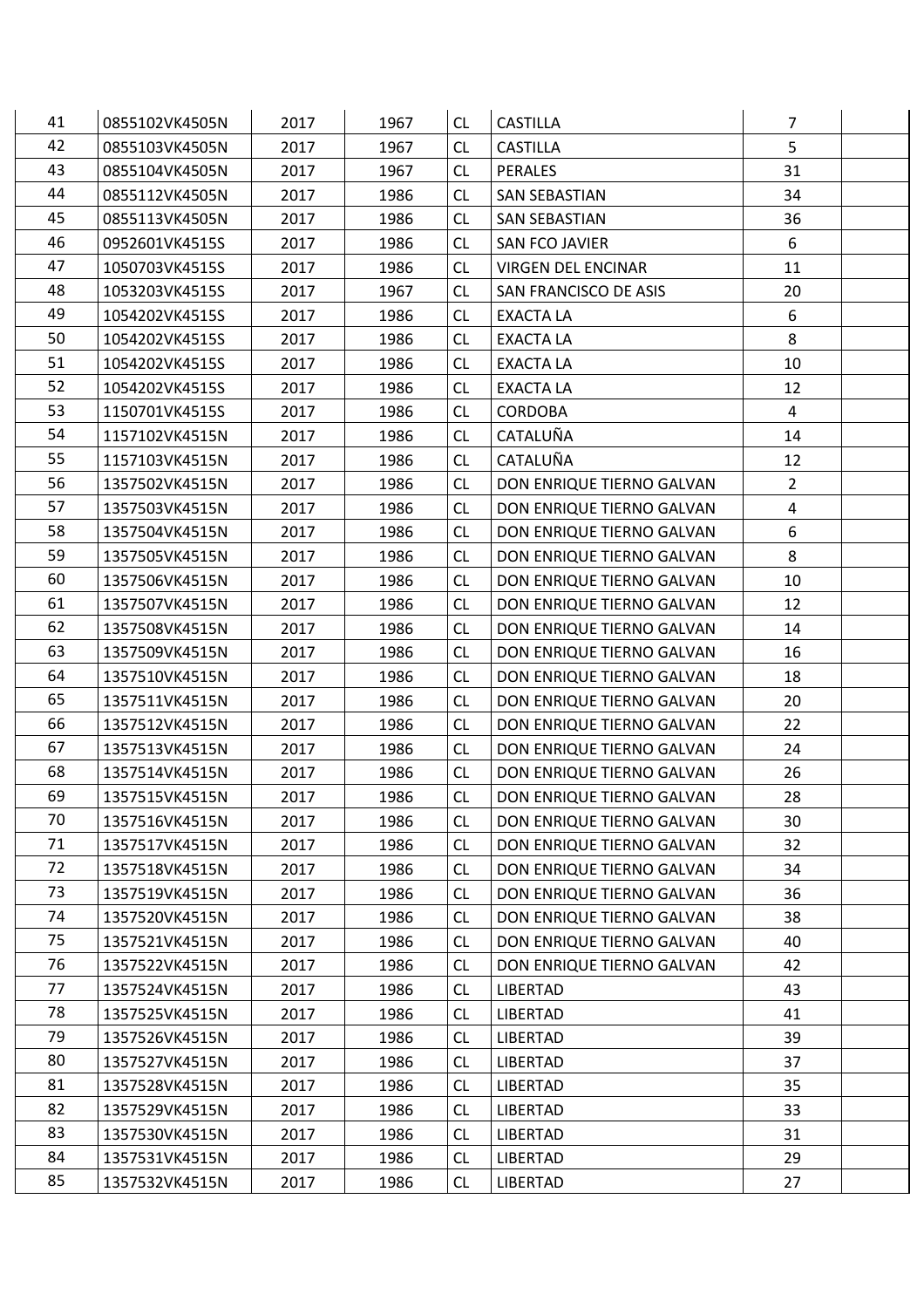| 86  | 1357533VK4515N | 2017 | 1986 | <b>CL</b> | <b>LIBERTAD</b>           | 25             |  |
|-----|----------------|------|------|-----------|---------------------------|----------------|--|
| 87  | 1357534VK4515N | 2017 | 1986 | <b>CL</b> | LIBERTAD                  | 23             |  |
| 88  | 1357535VK4515N | 2017 | 1986 | <b>CL</b> | <b>LIBERTAD</b>           | 21             |  |
| 89  | 1357536VK4515N | 2017 | 1986 | <b>CL</b> | LIBERTAD                  | 19             |  |
| 90  | 1357537VK4515N | 2017 | 1986 | <b>CL</b> | <b>LIBERTAD</b>           | 17             |  |
| 91  | 1357538VK4515N | 2017 | 1986 | <b>CL</b> | <b>LIBERTAD</b>           | 15             |  |
| 92  | 1357539VK4515N | 2017 | 1986 | <b>CL</b> | <b>LIBERTAD</b>           | 13             |  |
| 93  | 1357540VK4515N | 2017 | 1986 | <b>CL</b> | <b>LIBERTAD</b>           | 11             |  |
| 94  | 1357541VK4515N | 2017 | 1986 | <b>CL</b> | LIBERTAD                  | 9              |  |
| 95  | 1357542VK4515N | 2017 | 1986 | <b>CL</b> | <b>LIBERTAD</b>           | $\overline{7}$ |  |
| 96  | 1357543VK4515N | 2017 | 1986 | <b>CL</b> | <b>LIBERTAD</b>           | 5              |  |
| 97  | 1357544VK4515N | 2017 | 1986 | <b>CL</b> | LIBERTAD                  | $\overline{3}$ |  |
| 98  | 1357801VK4515N | 2017 | 1986 | <b>CL</b> | <b>JUVENTUD</b>           | $\overline{2}$ |  |
| 99  | 1357802VK4515N | 2017 | 1986 | CL        | <b>JUVENTUD</b>           | 4              |  |
| 100 | 1357803VK4515N | 2017 | 1986 | <b>CL</b> | <b>JUVENTUD</b>           | 6              |  |
| 101 | 1357804VK4515N | 2017 | 1986 | <b>CL</b> | <b>JUVENTUD</b>           | 8              |  |
| 102 | 1357805VK4515N | 2017 | 1986 | <b>CL</b> | <b>JUVENTUD</b>           | 10             |  |
| 103 | 1357806VK4515N | 2017 | 1986 | <b>CL</b> | <b>JUVENTUD</b>           | 12             |  |
| 104 | 1357807VK4515N | 2017 | 1986 | CL        | <b>JUVENTUD</b>           | 14             |  |
| 105 | 1357808VK4515N | 2017 | 1986 | <b>CL</b> | <b>JUVENTUD</b>           | 16             |  |
| 106 | 1357809VK4515N | 2017 | 1986 | <b>CL</b> | <b>JUVENTUD</b>           | 18             |  |
| 107 | 1357810VK4515N | 2017 | 1986 | <b>CL</b> | <b>JUVENTUD</b>           | 20             |  |
| 108 | 1357811VK4515N | 2017 | 1986 | <b>CL</b> | <b>JUVENTUD</b>           | 22             |  |
| 109 | 1357812VK4515N | 2017 | 1986 | <b>CL</b> | <b>JUVENTUD</b>           | 24             |  |
| 110 | 1357813VK4515N | 2017 | 1986 | <b>CL</b> | DON ENRIQUE TIERNO GALVAN | 23             |  |
| 111 | 1357814VK4515N | 2017 | 1986 | CL        | DON ENRIQUE TIERNO GALVAN | 21             |  |
| 112 | 1357815VK4515N | 2017 | 1986 | <b>CL</b> | DON ENRIQUE TIERNO GALVAN | 19             |  |
| 113 | 1357816VK4515N | 2017 | 1986 | <b>CL</b> | DON ENRIQUE TIERNO GALVAN | 17             |  |
| 114 | 1357817VK4515N | 2017 | 1986 | <b>CL</b> | DON ENRIQUE TIERNO GALVAN | 15             |  |
| 115 | 1357818VK4515N | 2017 | 1986 | <b>CL</b> | DON ENRIQUE TIERNO GALVAN | 13             |  |
| 116 | 1357819VK4515N | 2017 | 1986 | <b>CL</b> | DON ENRIQUE TIERNO GALVAN | 11             |  |
| 117 | 1357820VK4515N | 2017 | 1986 | <b>CL</b> | DON ENRIQUE TIERNO GALVAN | 9              |  |
| 118 | 1357821VK4515N | 2017 | 1986 | <b>CL</b> | DON ENRIQUE TIERNO GALVAN | $\overline{7}$ |  |
| 119 | 1357822VK4515N | 2017 | 1986 | <b>CL</b> | DON ENRIQUE TIERNO GALVAN | 5              |  |
| 120 | 1357823VK4515N | 2017 | 1986 | <b>CL</b> | DON ENRIQUE TIERNO GALVAN | $\mathbf{3}$   |  |
| 121 | 1357824VK4515N | 2017 | 1986 | <b>CL</b> | DON ENRIQUE TIERNO GALVAN | $\mathbf{1}$   |  |
| 122 | 1358401VK4515N | 2017 | 1986 | <b>CL</b> | PAZ LA                    | $\overline{2}$ |  |
| 123 | 1358402VK4515N | 2017 | 1986 | <b>CL</b> | PAZ LA                    | $\overline{a}$ |  |
| 124 | 1358403VK4515N | 2017 | 1986 | CL.       | PAZ LA                    | 6              |  |
| 125 | 1358404VK4515N | 2017 | 1986 | <b>CL</b> | PAZ LA                    | 8              |  |
| 126 | 1358405VK4515N | 2017 | 1986 | CL.       | PAZ LA                    | 10             |  |
| 127 | 1358406VK4515N | 2017 | 1986 | <b>CL</b> | PAZ LA                    | 12             |  |
| 128 | 1358407VK4515N | 2017 | 1986 | <b>CL</b> | PAZ LA                    | 14             |  |
| 129 | 1358408VK4515N | 2017 | 1986 | CL.       | PAZ LA                    | 16             |  |
| 130 | 1358409VK4515N | 2017 | 1986 | <b>CL</b> | PAZ LA                    | 18             |  |